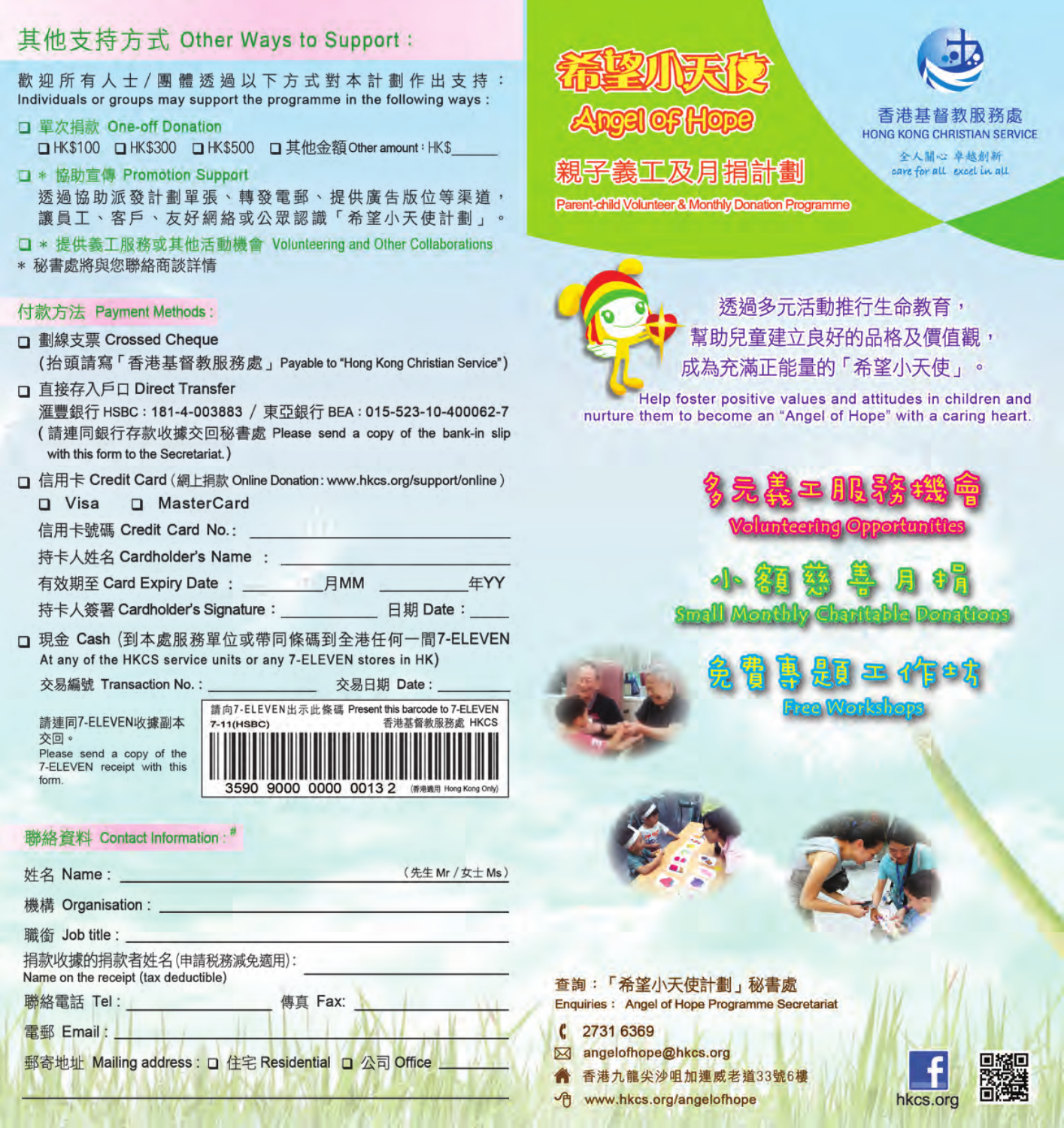#### 計劃目的 Programme Objectives:

诱過多元活動推行生命教育,幫助兒童建立良好的品格及價值觀, 包括樂於分享、珍愛生命和積極主動的精神,提升正向思維與判斷 能力,培育他們成為充滿正能量的「希望小天使」,並藉着親子參與, 幫助家長和子女建立更緊密的親子關係。

The Programme aims at helping foster positive values and attitudes in children, nurture them to become an "Angel of Hope" with a caring heart and enhance family relationships through various parent-child activities.

#### 對象 Target Participants:

任何就讀幼兒學校、幼稚園及小學的兒童(2歲或以上)。 Children studying at nurseries, kindergartens and primary schools (2-year-old or above)

#### 計劃時段 Programme Period

每年10月至翌年9月。全年接受報名。(會籍每年白動延續,不需重新登記。) From every October to next September. (Membership will be renewed automatically each year until further notice from members.)

#### 計劃詳情 Programme Details:

- · 義工服務 Volunteering
- 例如:探訪、賣旗及手工製作等。

每位兒童成員會獲本處簽發社署義工運動的服務記錄冊,自動成為 該運動的參加者。

• 小額的每月定額捐款 Small Monthly Charitable Donations 每月定箱捐款HK\$50。我們鼓勵兒童與家長各捐一半,子女捐\$1家長 便捐\$1支持,共同參與。

透過義工服務和月捐,讓兒童學習關心他人和與人分享的精神,訓練積極 和主動性,並助他們擴大接觸面,加深認識社會,培養珍惜和欣嘗的心。

· 免費專題工作坊 Free Workshops

例如:親子溝通技巧、兒童情緒管理及兩文三語發展等。 成員可白由撰擇參與特設的活動,秘書處定期透過電郵發布活動消息, 亦可瀏覽網頁www.hkcs.org/angelofhope 留意最新活動消息。

#### 成員尊享 Member Privileges:

- · 在整個年度持續每月定額捐款的兒童成員會獲發「参與證書」 Annual certificate of participation (小學畢業後繼續保留計劃成員會籍,於 每年度完結時會獲頒「希望大使」感謝狀);
- · 同一年度內, 參與 6 小時或以上義工服務的兒童成員, 會額外獲發本處 「義丁藁許狀」Certificate of merit:
- · 首次參加的兒童成員會獲贈「希望天使」襟章乙枚 Angel of Hope Badge;
- · 獲本處於網頁及年報內鳴謝, 及送上年度感謝信/卡 Acknowledgement in HKCS website and annual report with annual thank you letter/card :
- · 捐款會獲發正式收據(可作申請税務減免之用) Tax deductible donation receipt:
- · 收取本處電子資訊, 以了解我們的最新動向及服務發展。 HKCS e-newsletter providing the latest updates on our service development.

#### 善款用涂 Use of Funds:

撥入本處「服務發展專款」,用於維持及發展非政府資助的服務 Support the HKCS Service Development Fund.

|   | ł.     |  |
|---|--------|--|
|   |        |  |
|   | ٠<br>٠ |  |
|   | ı      |  |
| ł |        |  |
|   | ÷      |  |

Charity listed on **iseGivina** 惠施· 慈善機構

## 「希望小天使計劃」參加表格

"Angel of Hope" Enrollment Form

(Form available in Chinese only, Programme activities are conducted in Cantonese.)

□ 我願意參加「希望小天使計劃」

每月定額捐款: □ HK\$50 (基本金額) **D HK\$100** 口 其他金額:HK\$

會籍每年自動延續,不需重新登記,捐款指示亦會持續有效,直至 參加者另行涌知。

## 付款方法:

### □ 銀行戶口自動轉賬

(請連同自動轉賬授權書正本交回,可到本計劃的網頁或致電計劃秘書處索取授權書。)

| 口 信用卡 |  |  |  |  | □ Visa □ MasterCard |
|-------|--|--|--|--|---------------------|
|-------|--|--|--|--|---------------------|

| 信用卡號碼:     |   |    |   |
|------------|---|----|---|
| 持卡人姓名(英文): |   |    |   |
| 有效期至:      | ᆸ |    | 仠 |
| 持卡人簽署:     |   | 日期 |   |

本人同意此授權書在此信用卡有效期過後及獲發新卡後仍繼續生效, 直至另行涌知。

註:會籍以每名兒童為單位,如同一家庭有多名子女參與此計劃, 請為每名兒童分別填寫獨立的表格報名。

## 參加者聯絡資料:#

| 性別: 口男 / 口 女 出生日期: ________年_____月____日 |                |
|-----------------------------------------|----------------|
|                                         | 班別:            |
| 聯絡家長姓名: (中文)                            | (英文) (先生 / 女士) |
| 捐款收據的捐款者姓名(申請税務減免適用): 2000年10月11日       |                |
|                                         | (活動消息將發送到此電郵)  |
|                                         |                |

口#本處會於網頁及合適的媒體上鳴謝捐款者的支持。本表格所收集的個人資料 定必保密處理,只用作寄發收據及日後通訊之用。若您日後不願意收取本處的宣傳 資料,請在方格內填上 X'

Donors will be acknowledged at our website and other media where appropriate. All personal data collected in this<br>form would be strictly kept confidential and used for sending receipts and contact purposes only.<br>If you do